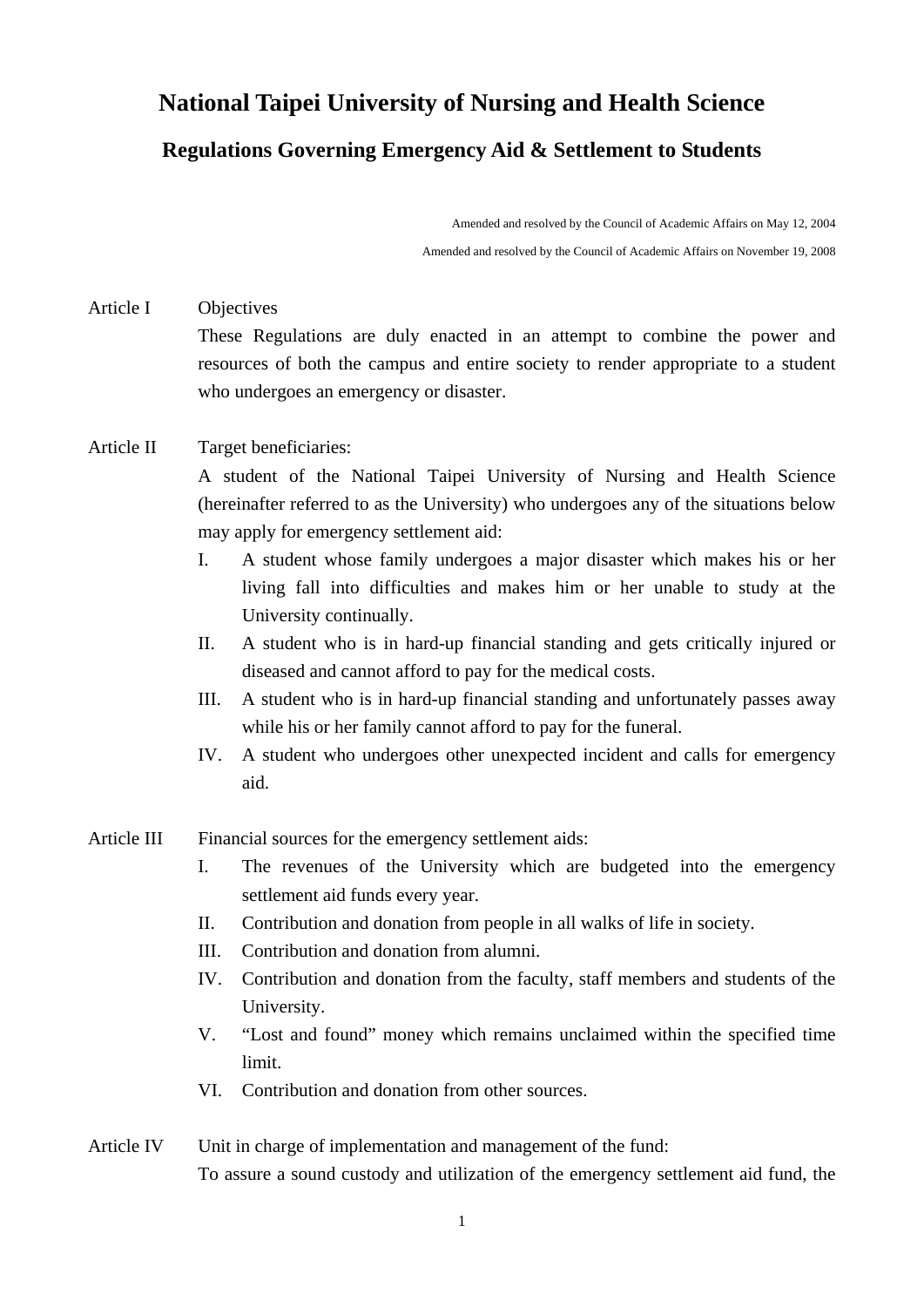"Emergency Settlement Aid Fund Management Committee" (hereinafter referred to as the Committee) shall be duly established. For the Committee, the Committee members shall be served by the President, Dean of Office of Academic Affairs, Treasurer, Head of Life Guidance Section and Head of Student Guidance Center to serve the Committee member tenure of office which is commensurate with their administrative positions of the University. The President shall chair the Committee. The Head of Life Guidance Section shall serve with the Committee as the executive secretary. The Committee shall have the duties and responsibilities as enumerated below:

- I. Lodge application for emergency settlement aid, check and verify the applications and grant payment.
- II. Raise the emergency settlement aid funds.
- III. Resolve and implement the issues proposed by the Committee.
- IV. Take charge of other issues concerned.
- Article V Amount of emergency settlement aids: The emergency settlement aid may be granted with the following amounts when a student meets the situations set forth under Article II, Paragraphs I~IV:
	- I. Where a student undergoes an accident, injury or disease:
		- (I) Where the student passes away: NT\$10,000.
		- (II) Where the student lives up to the criteria of serious illnesses and injury as accredited for National Health Insurance "holding a Catastrophic Illness Card": NT\$20,000.
		- (III) Critical injury "Having received inpatient medical treatment for more than two weeks, as verified by the diagnosis certificate": NT\$20,000.
	- II. Where a student's parent(s) undergo(es) an incident as enumerated below, making the student in the hard-up financial standing and unable to support the student:
		- (I) Where the student's both parents pass away "as verified by the Death Certificate": NT\$50,000.
		- (II) Where the student's either parent passes away "as verified by the Death Certificate": NT\$30,000.
		- (III) Where the student's either parent meets the criteria of serious illnesses and injury as accredited for National Health Insurance "as verified by the a Catastrophic Illness Card or the diagnosis certificate verifying that the student has received inpatient medical treatment for more than two weeks": NT\$10,000~NT\$20,000, at the amount to be determined based on the level of poverty in his or her family.
	- III. Where the student's family undergoes an emergency as *force majeure,* e.g., typhoon, flood, earthquake or fire, which leads to a critical damage to the